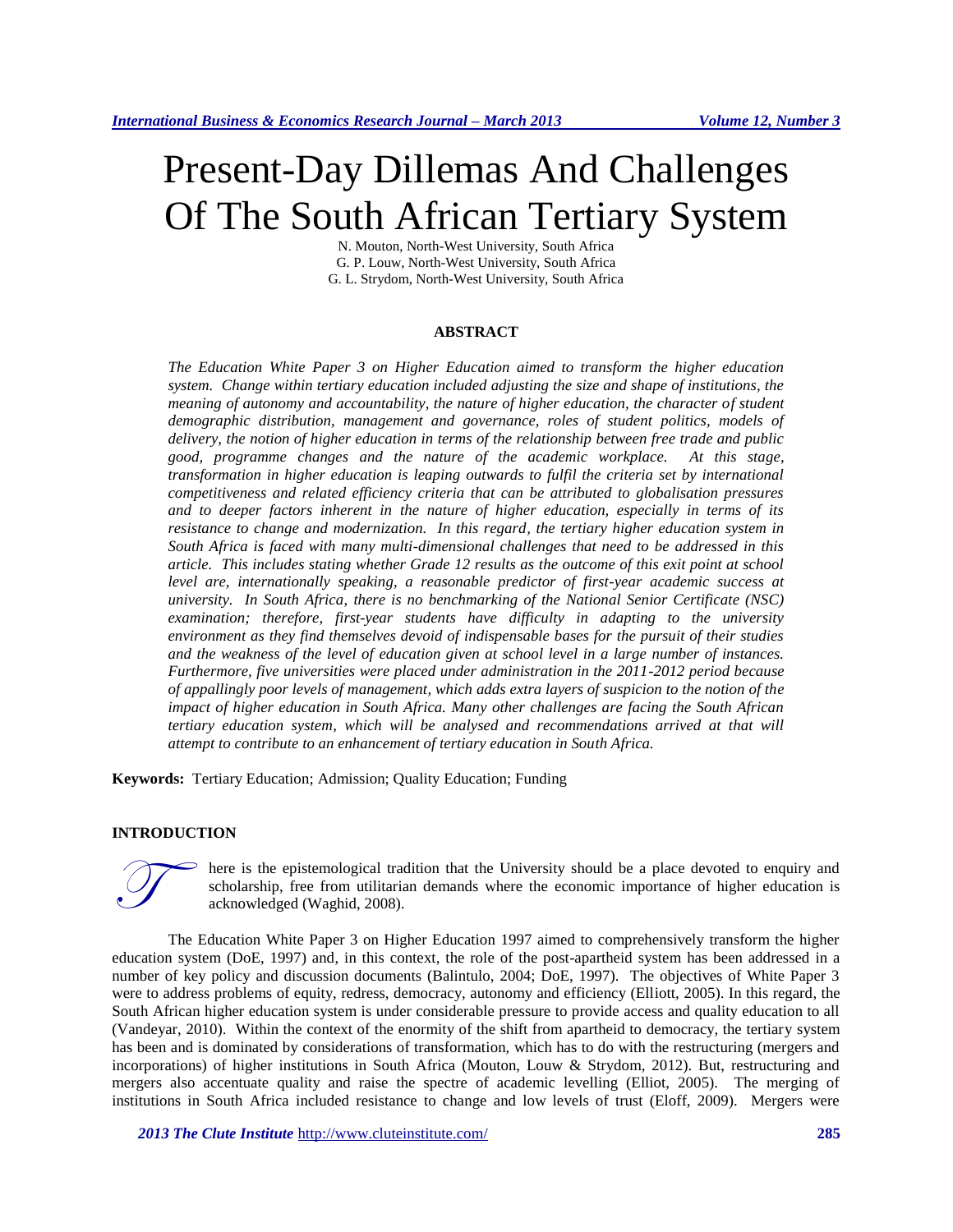politically motivated and the South African higher education system needed, in the view of the political masters, to be incorporated within the fast-changing, technology driven and information-based economies described under the rubric of globalization (Sehoole, 2005). It should also be noted that many changes were involved in the transformation of higher education in South Africa (Jansen, 2004). These included the size and shape of institutions, the meaning of institutional autonomy and accountability, the nature of higher education, the character of student demographic distribution, management and governance, the role and place of student politics, models of delivery, the notion of higher education between free trade and public good, programme changes and the nature of the academic workplace (Jansen, 2004). Thus, from 1999, some higher institutions began to engage with the merger process, as instructed by the Minister of Education and required by the Higher Education Act of 1997 (Mfusi, 2004). In a relatively short period, 21 universities became 11 institutions, 15 technicons were reduced to five independent institutions and six comprehensive institutions (combination of universities and technikons); 150 technical colleges became 50 merged technical colleges, and 120 colleges of education were either incorporated into universities or technikons (Mouton et al., 2012). More than a decade after these mergers, issues of access, equity and quality in relation to the function remain challenges in higher education (Le Grange, 2011). The fact that transformation in higher education is leaping outward to fulfil the criteria set by international competitiveness and related efficiency criteria can be attributed to globalisation pressures and to deeper factors inherent in the nature of higher education, especially its resistance to change and modernization (Vandeyar, 2010).

## **AIMS OF THE STUDY**

Higher Education reform is a worldwide phenomenon induced by internal and external environments of higher education functioning. In the light hereof, it was strongly emphasized by Mouton et al. (2012) that there is a need that further research should be conducted on the challenges that exist within tertiary education. The aims of the study will focus on the challenges facing first-year admission to tertiary education, the role of universities in providing quality education, funding of tertiary institutions, possible further development of tertiary education, and the rationale for establishing more universities for South Africa.

# **METHOD AND PROCEDURE**

Utilizing the research methodology of narrative enquiry, the challenges within tertiary education in South Africa will be explored. The databases used are EBSCO, Sabinet online, journals, books and various newspapers. The keywords include tertiary education, admission, quality education, funding.

# **CHALLENGES FACING TERTIARY EDUCATION IN SOUTH AFRICA**

The above will be discussed as follows:

- Challenges facing first-year admissions to tertiary education which will include the influence of the school system on tertiary education and the admission of first-year students to tertiary education
- The role of universities in providing quality education will focus on the diverse purpose of higher education, management of tertiary institutions, improvement of pass and graduation rates, the changing roles of academics, and international students enrolled at South African tertiary institutions.
- Funding of tertiary institutions is controversial and, as such, government funding to institutions and the NSFAS (National Student Financial Aid Scheme) will be explored.
- Due to the dynamics of tertiary education, there is a dire need for further development of this sector. Distance<sup>1</sup> education will be discussed as a means of widening and facilitating access for more South African students.
- The rationale for establishing more universities in South Africa

 $\overline{\phantom{a}}$ 

The term now used extensively at the North-West University for this activity is Open Distance Learning.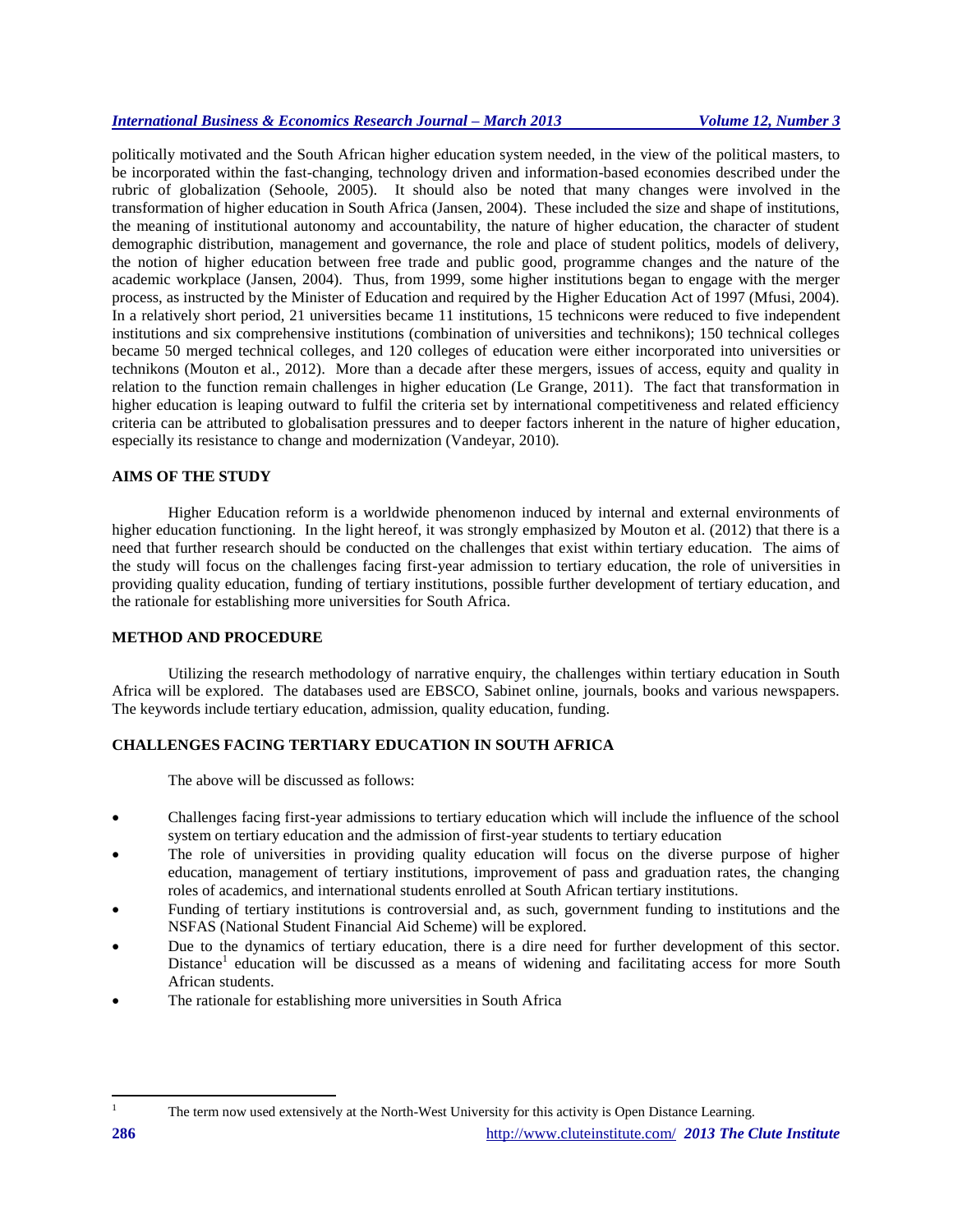# **Challenges Associated With First-Year Admission To Tertiary Education**

## *The Influence Of The School System On Tertiary Education*

Grade 12 is the exit point of formal school education in South Africa. Prior to the release of these results into the public domain, there is a process referred to as standardisation and implemented by Umalusi (the body that serves as a watchdog in basic education). During this process, adjustments are made to Grade 12 results for various reasons which range from quality of examination papers to politically motivated influences (Mouton et al., 2012). According to Umalusi, standardization is an essential tool that is used to correct fluctuations in performance that are the result of factors within the examination processes, rather than the knowledge and abilities of candidates, and which have an impact on candidates (Ramphele, 2009). Jansen (*in* Ramphele, 2009) argues that the relevant officials make adjustments in smaller subjects to allow thousands more learners to pass Grade 12 and qualify for university admission. Umalusi, therefore, uses the standardisation process to correct problems at a late stage which makes it very difficult for anyone to understand what candidates actually achieved. Overall, South Africa has seen an increase in the number of learners writing the matriculation examination, while the pass rate has climbed steadily from 47% in 1997 to an all-time high in 2004 of 73% (Govender & Mkhize, 2004). Although the announcement of the new National Senior Certificate (NSC) results showed that there was a general improvement in the South African education system in terms of more learners who had written the final matriculation examinations and a greater percentage of matriculants who had obtained university admission (20% of Grade 12 learners who passed their final examination in 2008 compared to 16% in 2007), Ramphele (2009) refers to these learners as "another generation betrayed". According to Jansen (*in* Ramphele 2009), the results are a swindle and the only change is the complexity of the upper classes. Patterns of achievement after apartheid perfectly mirror the patterns of achievement under apartheid (Nel & Kistner, 2009).

Thus, standardization of Grade 12 results is creating a barrier between original results and adjusted results and therefore is contributing to major discrepancies in the context of the reliability of the schooling system (Naidoo, 2004) and the type of student envisaged for university studies (Cross & Carpentier, 2009; Mouton et al., 2012).

It is of great concern that the opportunity to create an accurate baseline of results is now lost and every subsequent matriculation year will be benchmarked against these essentially inaccurate, manipulated results (Mouton et al., 2012). In this respect, Silman (2008) states that it is ridiculous to assert that children, in line with the tenets of the current school curriculum, should be expected to become critical thinkers before they have adequate factual information to consider, and on which to base their critical thinking skills.

Although, internationally, Grade 12 school results are generally taken to be reasonable predictors of firstyear academic success at university, there is still no benchmarking of the NSC examination that was written in South Africa for the first time in 2008. Nel and Kistner (2009) indicate that great uncertainty exists regarding the standard of this final examination as the final exit point at school level and entry point to first-year tertiary level.

## *Admission Of First-Year Students To Tertiary Education*

First-year students have difficulty in adapting to the university environment as they find themselves bereft of the indispensable bases needed for the pursuit of their studies added to the weakness of the level of education given at especially disadvantaged schools (Cross & Carpentier, 2009). The quality of the teachers at secondary education level is equally challenged, with many learners subsequently falling under the category of "underprepared" (Cross & Carpentier, 2009; Mouton et al., 2012).

The increasing access to South African higher education since 1994 has inevitably resulted in the admission of a new category of students from disadvantaged backgrounds (Cross & Carpentier, 2009). This was due to the fact that there was an increased commitment to address inequalities inherited from the past and to fight against all forms of discrimination within a framework of values which upholds justice, equality and solidarity (Cross & Carpentier, 2009).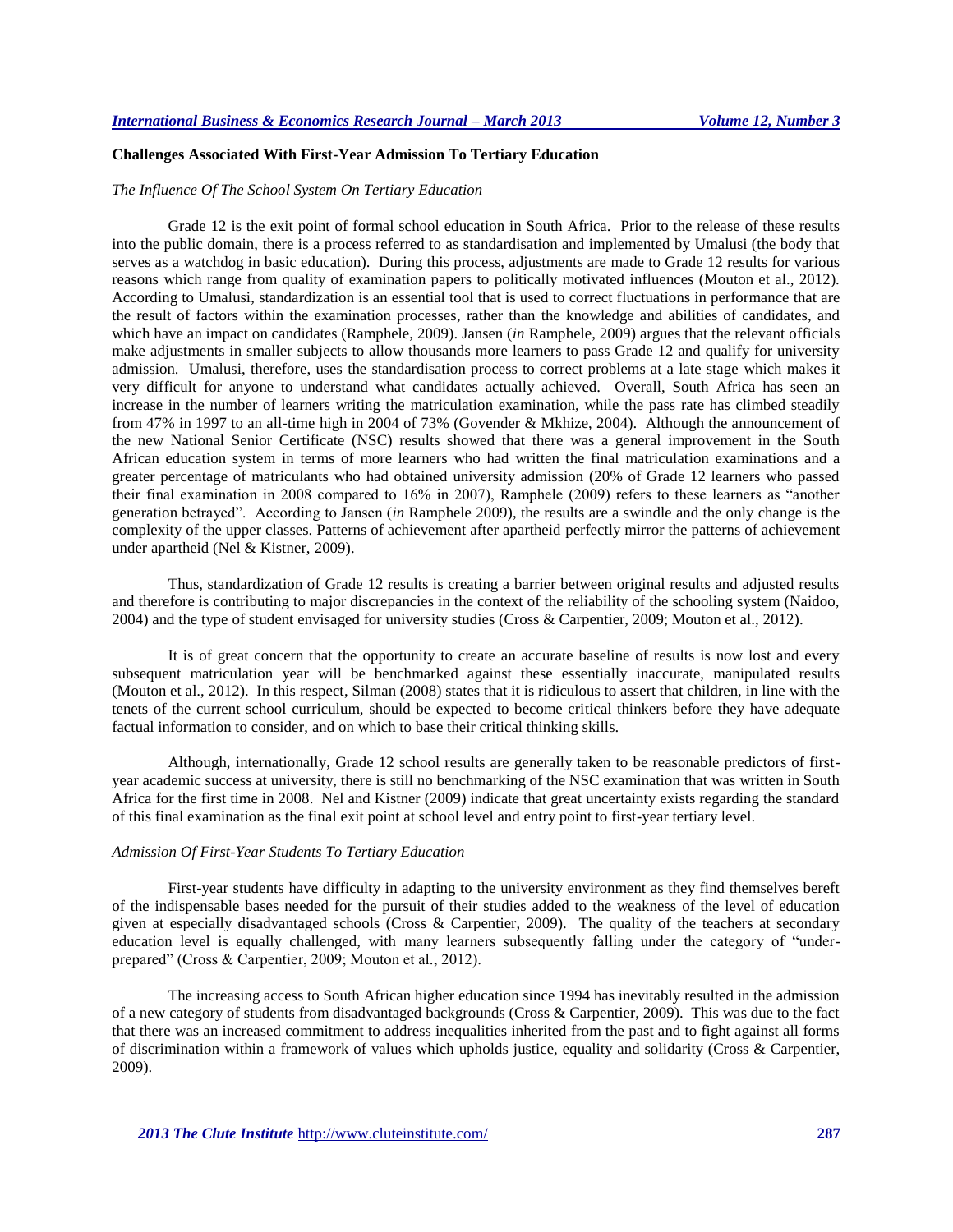The South African higher education system in the democratic milieu is under pressure to provide access and quality education to all the citizens of the country. To this end, many tertiary institutions have changed their admission and recruitment policies in an attempt to redress the imbalances caused by the apartheid education system (Vandeyar, 2010). Also, the Higher Education Act (1997) stipulated that one of the aims is to increase access for students from disadvantaged backgrounds (Van der Merwe & De Beer, 2006). However, unequal schooling of Grade 12 learners complicates the assessment of the potential of learners in South Africa (Nunns & Ortlepp, 1994) as many white children and some black children from privileged social strata attend private schools or former Model C schools, which are perceived as the best schools in the country, while learners from underprivileged strata (mostly black children) attend less prestigious institutions, being victims of educational apartheid (Cross & Carpentier, 2009). Transition from school to tertiary education is another obstacle that prevents students from performing well as educational apartheid persists (Ferreira, 1995). The increase of black students is principally recorded within the less prestigious areas of study, such as Social Sciences (Soudien, 2008). These students are in a situation where academic performance becomes problematic as they fall into the category of being "under-prepared" (Cross & Carpentier, 2009). Louw (1996) indicates that selection of possible first-year students should identify students with the potential to succeed and, in the light hereof, South Africa is experiencing unacceptably high levels of student dropout (Maree, 2008).

An increase in access to higher education in South Africa necessitates a more encompassing cognizance to be taken of the needs of diverse learners in the design and implementation of education programmes (Schreiner & Hulme, 2009). It is commonly known that the highest rate of dropouts occurs in the first year of study in higher education. Conventional tests done on students before entering higher education do not predict, with accuracy, the measures of success that students might obtain in their first year (Fransman, 2003).

Language is another barrier for success in tertiary institutions as for many students, English is a second or third language and therefore they lack the capacities of expression required by university standards (Cross & Carpentier, 2009). The mastery of English as the medium of instruction is considered to be a fundamental obstacle to university success for many black students (Cross & Carpentier, 2009; Jansen, Sehlapelo & Tabane, 2007).

# **The Role Of Universities In Providing Quality Education**

Universities play a fundamental role regarding quality education. Therefore, the purpose of higher education remains controversial as internationalization is a given. This is fundamental for substantial growth within higher education and management of institutions as well as the pass rate of students cannot go unchallenged.

#### *The Diverse Purpose Of Higher Education*

The 1997, White Paper made clear that an important task in planning and managing a single national coordinated system was to ensure diversity in its organisational form and in the institutional landscape, to offset pressures for homogenisation, and to diversify the system in terms of the mix of institutional missions and programmes that will be required to meet national and regional needs in social cultural and economic development (DoE, 1997).

In this regard, globalization demands that countries produce skilled citizens who are able to effectively access available knowledge, internalise it, produce new knowledge, and employ it to the betterment of society as a whole (Van Schalkwyk, 2002) which is crucial for the process of the development of tertiary institutions. In this regard, Badat (2010) states that there is a need for extensive restructuring of qualifications and programmes to make curricula more congruent with the knowledge, expertise, and skills needed of a changing economy. There should also be no pretence that, in terms of a higher education response to labour market needs, it is a matter of establishing the knowledge, skills, competencies, and attitudes that are required by the economy and society, generally, and by its different constituent parts, specifically (Badat, 2010). In the resulting global economy, the most valuable currency has become knowledge where those who generate and process knowledge to deal with man's socioeconomic problems are the ones who are regarded as rich in capital (Van Schalkwyk, 2002). A great concern that should be noted, and that will definitely influence programme offering at institutions, is the fact that President Zuma requested the Minister of Higher Education and Training, Dr Blade Nzimande, to produce 10,000 artisans by 2014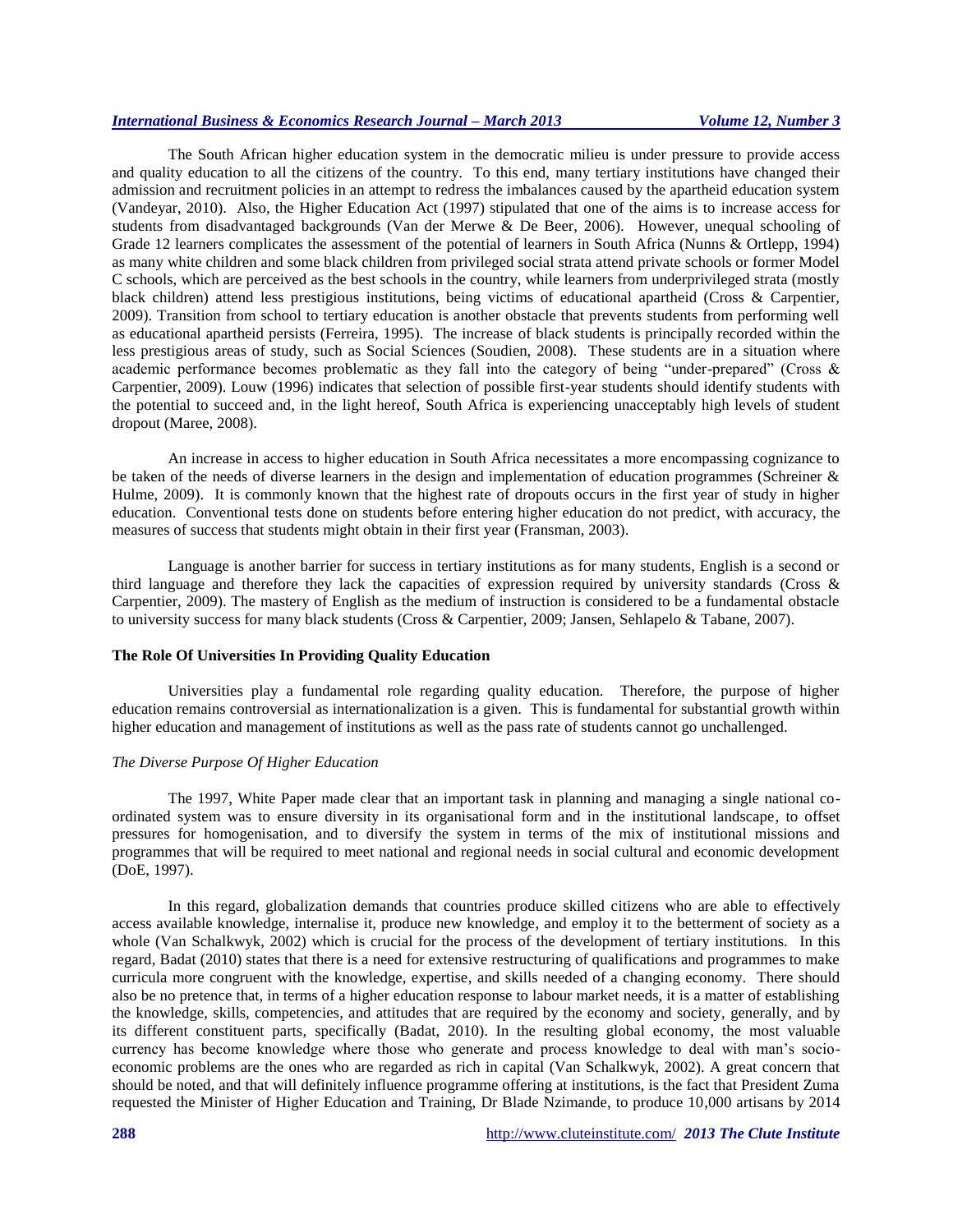and to provide a range of learning options for matriculants who do not qualify for university (Gwebinkundla, 2010). It should also be noted that more or less three million young people between the ages of 18 and 24 are not in education, in training, or employed (Davis, 2011). Many of the top students emerging from South African schools are not properly equipped for success at universities (Macgregor, 2012). There are also concerns about a potential decline of academic standards against the demands for massification in higher education as key stakeholders, such as businesses, professional bodies, and employer organisations, have lost confidence in the traditional academic quality capacities (Van Damme, 2000). In their view, the ability of higher education institutions to match, quantitatively and qualitatively, the output of institutions with the needs of modern workplaces and labour markets in an increasingly competitive and transformative economy is not guaranteed (Van Damme, 2000).

It should also be noted that the wider tensions and challenges are embedded in emerging higher education policy in South Africa as the system has undergone fundamental restructuring. The 1996 Report of the National Commission on Higher Education (NCHE) provided the framework for the reconstruction of the higher education system and laid the foundation for the government White Paper on Higher Education (DoE, 1997).

In this regard, the Higher Education Act (1997) envisages graduates that will be sufficiently qualified for high-skilled employment in order to address equity in the labour market. Access and throughput are paramount considerations for deserving students from previously disadvantaged backgrounds (Van der Merwe & De Beer, 2006).

The government, as provider of approximately 50% of the income of higher education institutions in South Africa, has the authority to prescribe which programmes should be offered or what type of research should be undertaken (Ntshoe & De Villiers, 2008). The post-apartheid state is seeking to encourage the shift from social sciences and humanities toward science, engineering, and technology (Ntshoe & De Villiers, 2008).

In academic circles, there is not only fear about adequate and properly diversified training in tertiary institutions, but also about our present standards aimed at upholding quality tertiary training. Higher education in South Africa has not been reconceptualized as a coherent system and ongoing, uncoordinated growth is producing fear that the quality of education at all levels of the South African system may decline (Badsha, 2009).

It should be taken into account that universities emphasise higher education functions differently and it also seems that almost all universities in South Africa are migrating, or attempting to migrate, between various manifestations of higher education functions, such as being research universities and universities concentrating on providing quality teaching (Beckman, 2008). However, the research capacity of South African universities is not evenly distributed and is mostly concentrated in six universities - Cape Town, Witwatersrand, Natal, Pretoria, Stellenbosch, and the North-West University. These institutions have the potential to meet international standards (Stetar, 2000) and can account for more than 70% of the research undertaken in higher education (Directorate for Science and Technology Policy, 1996). Research-oriented universities are being called upon to educate South Africa's black elite, while providing the technical expertise and research required for economic growth (Price, 2012; Stetar, 2000). Stetar (2000) indicates that unless South Africa can find a way to provide these universities with the support necessary to maintain their critical missions and develop the quality culture necessary to sustain the entire South African tertiary system, the building of a true quality culture in higher education appears questionable. Furthermore, global rankings of universities reveal that there are only a few world-class research institutions in developing countries, where the University of Cape Town (UCT) has been ranked by the Times Higher Education World University Ranking amongst the top 200 universities of the world (Price, 2012). According to Price (2012), this can be ascribed to the fact that the UCT has been able to set higher tuition fees, ensuring needs-based bursaries to all who qualify academically, retaining the best staff and ensuring more time for research.

#### *Management Of Tertiary Institutions*

With five universities placed under administration in the 2011-2012 period in South Africa, the management and leadership of institutions needs serious consideration (Macupe, 2012). As such, independent assessors were appointed to investigate the situation as devastating reports were produced that painted a disturbing picture of poor governance, bad management, and financial mismanagement (Macupe, 2012) in these institutions.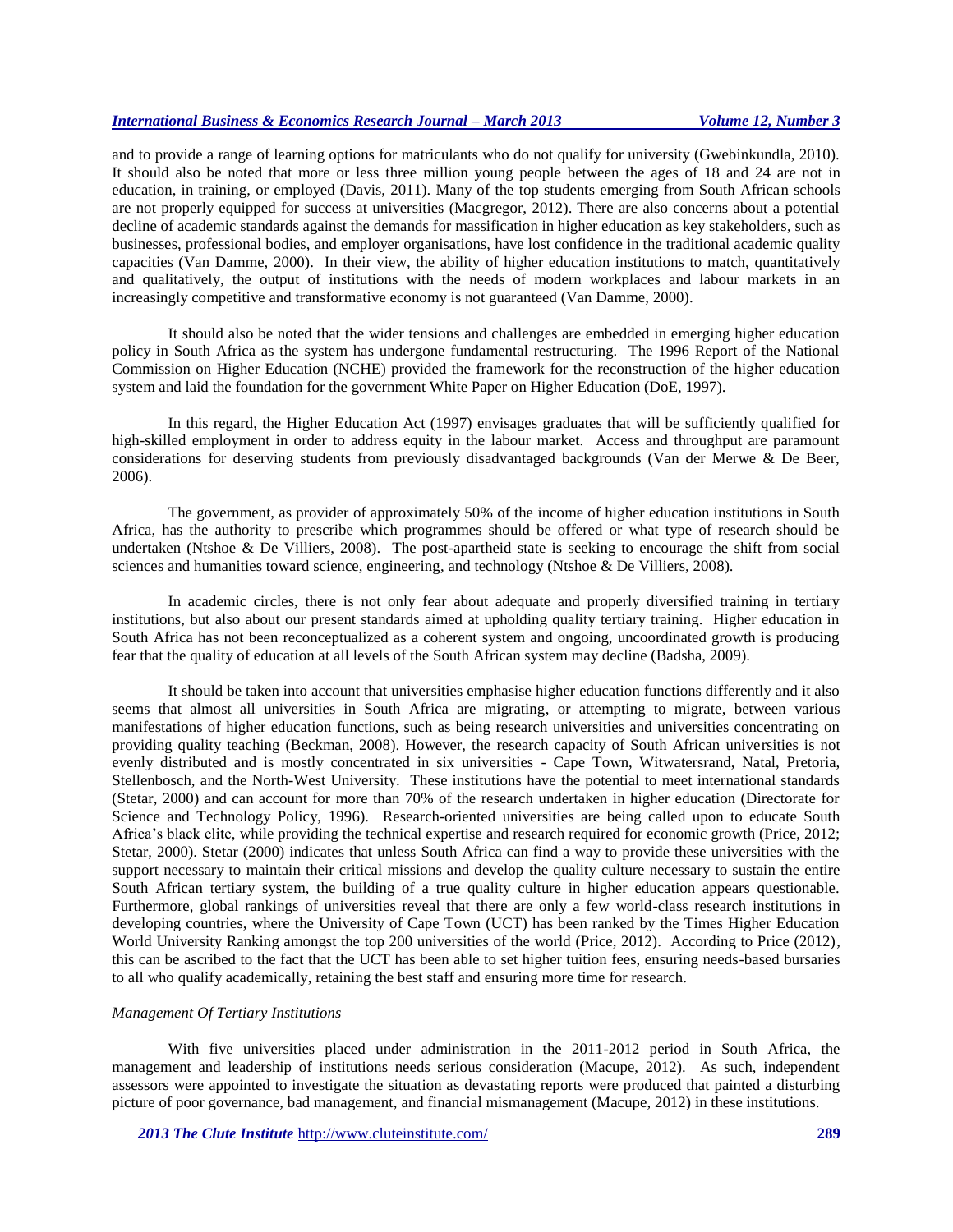In South Africa, councils govern universities while management, which includes the vice-chancellor and his/her rectorate, is in charge of daily operations. The independent assessors, who were appointed at universities that were placed under administration, pointed out that council members did not understand their roles and functions and often acted inappropriately and destructively (Macupe, 2012). The clash between university councils and their management bodies led to crises in several tertiary institutions from the mid-1990s and institutions' autonomous Private Acts made it difficult for a minister to intervene at that stage. As a result, former Education Minister, Prof. Asmal, incorporated policies and regulations in order for government to appoint administrators at such institutions (Macupe, 2012).

#### *Improvement Of Pass And Graduation Rates*

The expansion of the higher education system in South Africa has not made a decisive impact on the participation rate of the South African population between 20 and 24 years old in higher education (CHE, 2010). In 2003, the gross participation rate was 16,3%, against the national target of 20% (Steyn, Steyn & De Waal, 2011). Moreover, very little has changed from 1996 to 2010 in terms of the participation of African students in higher education, but what is evident is a significant increase in the proportion of African students enrolling in universities, from 40% in 1993 to 65% in 2002 (CHE, 2010).

Furthermore, contact undergraduate success rates should, according to the Department of Education (DoE, 2006), be 80% if reasonable graduation rates are to be achieved. Instead, they range from 59% to 80% with an average of 75%. White students' success rates in 2005 were 85%, while African students' success rates were 70%. In 2009, the graduation rate for universities was 22%; for universities of technology, it was more or less 20%; and for comprehensive universities, it hovered at about 11% (Baijnath, 2010). The DoE's target for throughput rates is a minimum of 20% which would imply a final cohort graduation rate of 65%. Instead, throughput rates for 2000-2004 were between 13% and 14% and the cohort graduation rate was 45% in 2004, with an overall drop-out rate of 45% (Badat, 2010).

Also, current post-graduate enrolments and graduate outputs are low and inadequate and must improve to support South Africa's economic and social developmental needs. In 2005, 25% of doctoral graduates were international students; of these, 69% were from the rest of Africa, 15% from Europe, and 16% from the rest of the world (CHE, 2010). The slow erosion of financial resources and the growing demands on academic staff further add to the challenges of increasing access and improving throughput and retention (CHE, 2010).

In 2009, the number of enrolled students stood at approximately 834,000 which is a 3% increase from 2001, with the number of students standing at approximately 665,000 (Mouton, 2011). In 2009, the South African higher education system produced almost 145,000 graduates that built on a linear growth from just over 95,000 graduates in 2001 (Mouton, 2011). The discrepancies in these also challenge the roles of academics. As such, their changing roles at tertiary level need to be discussed.

## *The Changing Roles Of Academics*

Restructuring and merging of tertiary institutions introduced cosmetic modifications (Vandeyar, 2010). It also led to a change in lecturer composition which was motivated largely by the Department of Education (DoE) in terms of retracting subsidies if transformation failed to occur. Thus, many black academics have been recruited to the former white universities to increase numbers so that the institution would look good in terms of the transformatory agenda (Vandeyar, 2010).

The academic profession has undergone and continues to undergo fundamental changes. Student enrolments have increased drastically over the past years and it would appear that academics are also expected to take on more administrative and management responsibilities (CHE, 2010; Ntshoe & De Villiers, 2008). In a study in which eight universities participated, Ntshoe and De Villiers (2008) report the following:

 Higher education institutions expect maximum input from a leaner staff complement so as to cut costs and increase profits.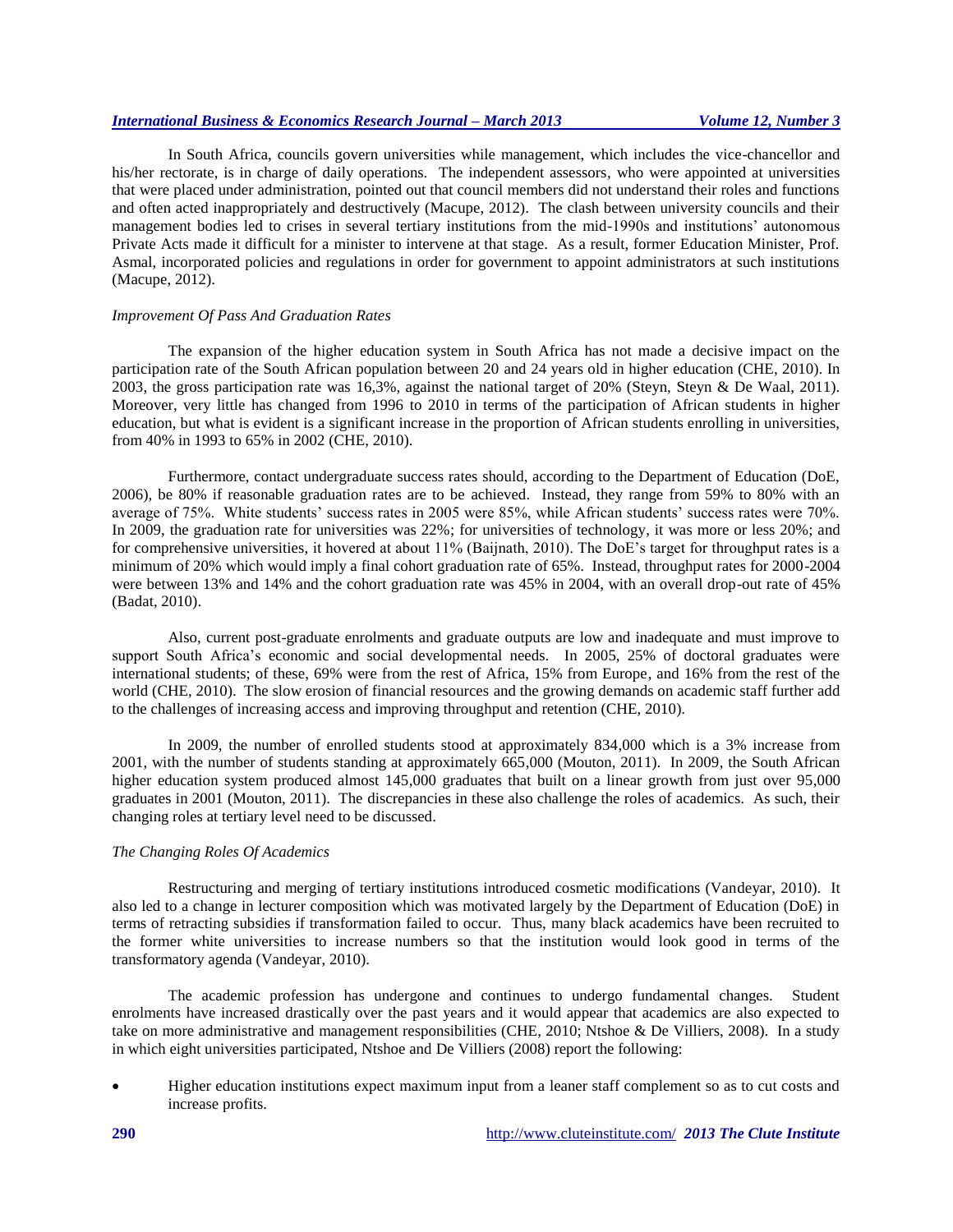- Participants attributed the failure of academics to comply with the government's norm of producing a 1.25 unit research output for every full-time staff member recommended by the DoE to increasing student numbers and a corresponding increase in administrative and management responsibilities.
- The majority of participants indicated that they preferred research and the supervision of masters' and doctoral students to teaching undergraduates. They argued that the supervision of master's and doctoral studies is the sole criterion for promotion and that it raises one's research profile in terms of research output.
- Participants overwhelmingly claimed that their roles as academics and researchers had shifted from those of scholars and creators of knowledge to those of administrators and managers.
- Academic staff of publicly-funded universities operate in an increasingly competitive environment, deploying their academic capital, which may comprise teaching, research, consultancy skills, or other applications of academic knowledge.

Thus, academics are facing changes in their conditions of service and a breakdown of norms of collegiality which had dominated their working experience in the past. Freedom to teach in their preferred area of research has been eroded as academics are expected to align courses with national frameworks and goals of market relevance (CHE, 2010).

Two main concerns dominate the discussion about academic staff in higher education: 1) How to replace an aging academic and research staff and 2) how to increase the proportion of black staff in universities as the shortage of black academic staff means that black students lack role models (CHE, 2010).

From the information above, it is clear that the role of academics has become more demanding and diversified. Academics are also required to produce research outputs in subsidy-earning journals as to qualify for promotion. They are expected to fulfil the roles of administrator, manager, support staff, and academic – and all this without incentives or the assistance of additional staff (Ntshoe & De Villiers, 2008).

## *International Students Enrolled At South African Tertiary Institutions*

Since 1994, there has been a steady increase in the number of international students, particularly from the African continent but also from other parts of the world (Louw & Mayer, 2008). It is therefore important that institutions need to focus on new strategies to manage the global trends of internationalization as globalization affects each country in a different way, depending on the individual history, traditions, culture, and priorities of that country (Knight, 1994). The concept of internationalisation describes what happens when students and staff meet across national borders and when an international perspective is integrated into the higher education system (Osborne, 2002). It is a comprehensive strategy with widespread relevance for the multicultural aspects of society (Louw & Mayer, 2008). As such, these strategies should be accepted and supported as an integral part of education policies with the aim of enriching the quality and relevance of education for all (Cambridge & Thompson, 2004).

#### **The Funding Of Tertiary Institutions**

In the middle of the 1990s, key institutions found themselves in deep financial trouble because of student debt and the concomitant inability of students to pay their fees (Anderson, 2002). From 2002, restructuring and mergers were in process and some institutions were under new management (Soudien, 2007).

## *Funding To Tertiary Institutions*

From 1987 through 2003, government subsidies to higher educational institutions were based on the South African post-secondary schools (SAPSE 116) subsidy formula (Woodiwiss, 2012). The White Paper on Higher Education transformation (DoE, 1997) rejected this formula and proposed its replacement with a new model aimed to bring equity and efficiency into the higher education system. In 2004, the new funding formula (NFF) was implemented and consists of four block grants - Teaching input, teaching output, and research output, as well as the grant for other institutional factors (Wangenge-Ouma & Cloete, 2008; Woodiwiss, 2012).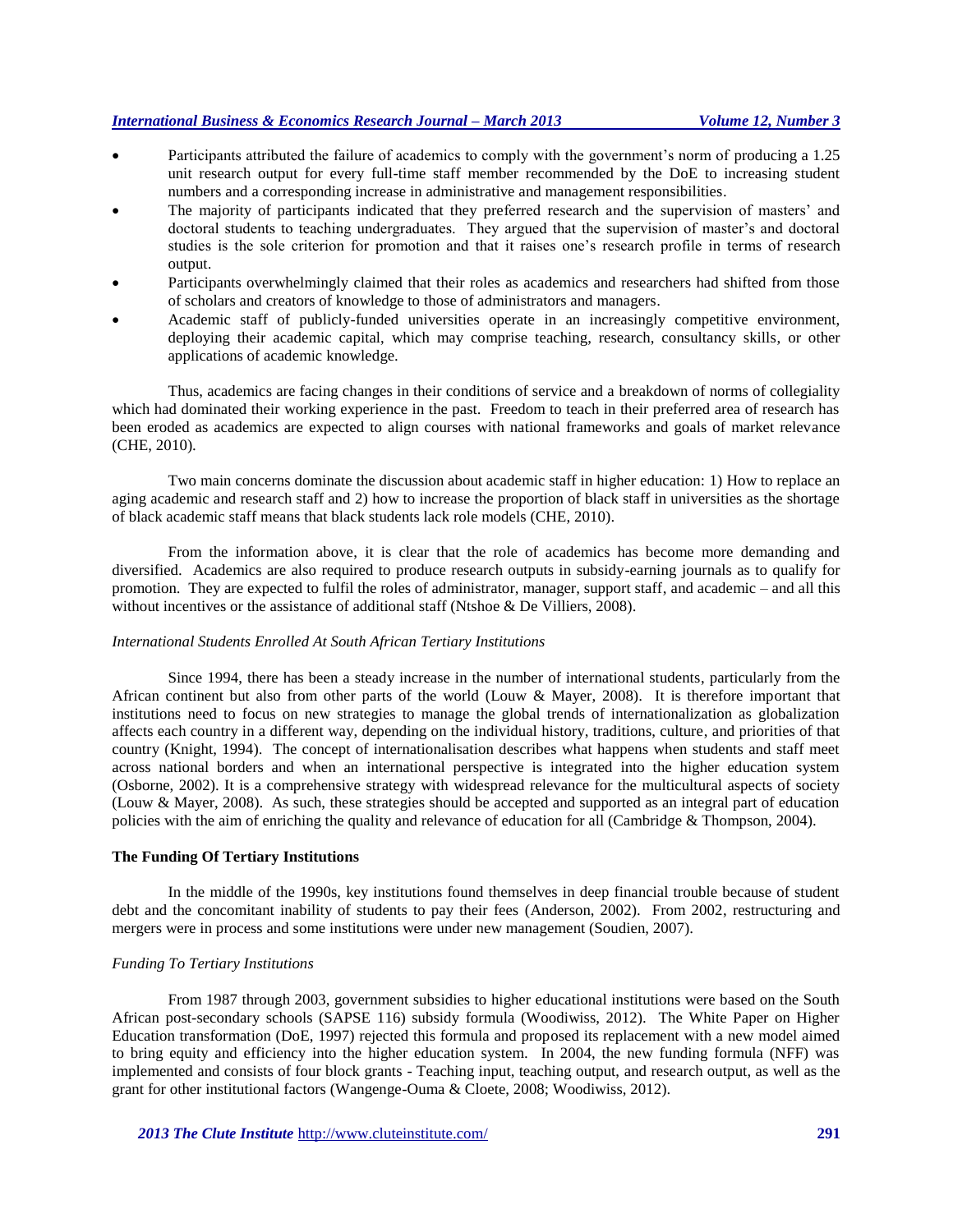In South Africa, funding of higher education is critical for the attainment of the five key policy goals identified by the National Plan on Higher Education (NPHE, 2001). They are:

- producing the graduates needed for social and economic development in South Africa
- achieving equity in the South African higher education system
- achieving diversity in the South African higher education system
- sustaining and promoting research
- restructuring the institutional landscape of the higher education system

In contrast with the earlier South African higher education funding system that was in use during the apartheid era and which essentially ignored issues of equity and redress, the key to the NFF has been that the size and shape of the higher education system could not be determined by student demand and institutional decisions alone, so an incentive-driven system was established (CHE, 2006).

In this regard, the NFF suggests three steps on how to steer higher education: 1) the Ministry determines the national policy goals and objectives of higher education, 2) institutions develop three-year rolling plans indicating how they intend to address the national goals relating to access, redress, and human resource development, and 3) there must be interaction between the Ministry and higher education institutions to approve institutional plans, ensuring that expenditure is based on the amount of funds available (Ntshoe & De Villiers, 2008).

Therefore, the NFF made provision for block grants to be made available to institutions to cover operation costs linked to the provision of teaching and research-related services (Ntshoe & De Villiers, 2008; Soudien, 2007). The payment of block grants is the most common strategy to promote the devolution of control over funds to institutions, while the state sets broad, national priorities such as efficiency, quality of outcomes, student access and accountability (Williams, 1995). There is also a widespread belief that tertiary institutions should be funded publicly and therefore should promote government's goals for higher education (Massy, 2004).

Furthermore, the National Plan for Higher Education (NPHE, 2001) indicates that throughput rates have to improve as funding will be linked to throughput rates (Van der Merwe & De Beer, 2006). This led to the "revolving door syndrome" where more students from previously disadvantaged groups are admitted but drop out after a year or two because of poor academic performance (Dawes, Yeld & Smith, 1999; Kadalie, 2011; Paton, 2011). This is linked to high failure rates, which links to poor throughput (Lourens & Smit, 2003).

Furthermore, tertiary institutions are funded in three ways - by the government, by student fees, and by "third-stream" income, including entrepreneurial activities, donor funding, and contract research activities (CHE, 2010). At this stage, the most important source of financial support for South Africa's public universities is the government, which has historically provided the core support for institutions' operating and capital expenses. The degree of dependence on government funds by individual universities differs where some universities receive slightly more than 40% of their total income from government while others receive almost 65% of their total revenues from them (Ntshoe & De Villiers, 2008).

Thus, given the relatively high dependence of South Africa's universities on public funding, the decline in governmental financial support requires that public universities seek resources elsewhere to maintain stability and be able to prosecute their missions and attain the important policy goals articulated by the NPHE (Wangenge-Ouma & Cloete, 2008). Some universities apparently do not generate any income from other sources and tuition fees are the highest source of non-government revenue for universities, with international donations and research contributing the least (Ntshoe & De Villiers, 2008). The over-reliance of certain universities on student tuition fees creates an additional iniquitous burden for students.

Another component of the block funding to higher education institutions from the DoE is the research output grant, which is based on the output of research publications, research masters' and doctorates. Research publications are counted following a set of guidelines issued by the DoE and assigned to each output an equivalent value or weighting. The total value for research publications is then the sum of the individual components. Only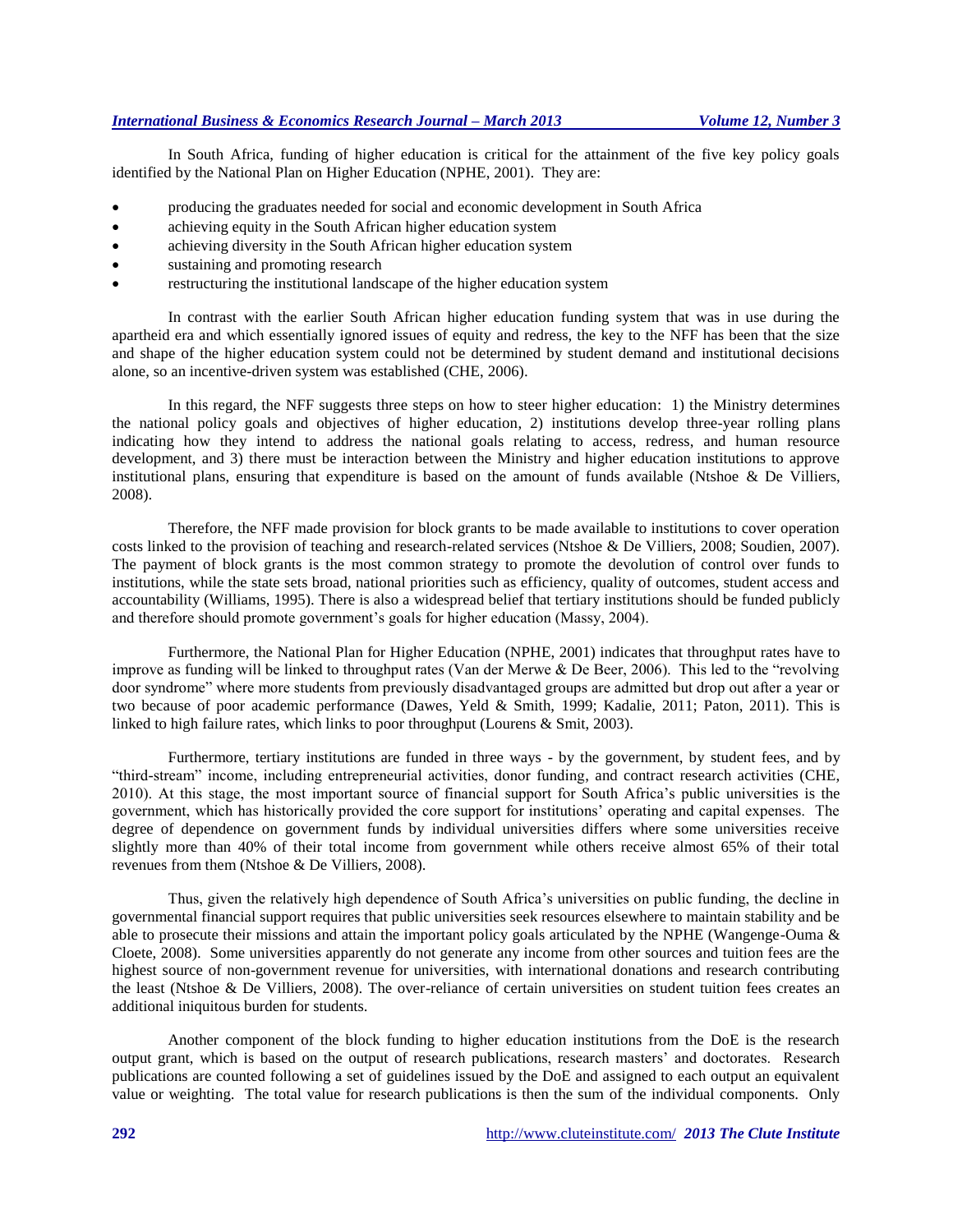articles covering original research and published in the DoE's approved list of journals or international indexed journals can be counted and each article counts for a single unit if all the authors are affiliated to a single institution. Publication of books can count up to five units and conference proceedings one-half of a unit. Research masters are counted as a single unit and doctorates as three units (Walwyn, 2008). The research output grant is then calculated according to a specific process and formula. A basis of the NFF is that the government first decides how much it can afford to spend on higher education and then it allocates funds according to the needs and priorities (Woodiwiss, 2012). Thus, the value per unit output is determined by the funds available, divided by the total unit output. Woodiwiss (2012) explains that given the funds available for allocation and if all higher educational institutions increase their research outputs, then the monetary value of a research output unit will decline. One of the main problems with this approach is that it is not a level playing field as high performance institutions set high targets and vice-versa.

Globalisation rests on neoliberal discourses which look at the role of the state in the economy, cutbacks in state expenditure, deregulation and liberalisation (Ntshoe & De Villiers, 2008). Slaughter and Leslie (2001) describe globalisation as a set of political and economic changes that are putting pressure on national higher education policymakers to change the way tertiary education does business. As a result, higher education institutions have adopted market-like behaviours and quasi-marketisation strategies to secure additional funding in the face of fierce competition (Nixon, 2004; Ntshoe & De Villiers, 2008).

It is also important that "academic capitalism" is not confused with "new managerialims" (Deem, 2001). The latter refers to the changes to the type of work done by academics, while "academic capitalism" refers to changes in organisational and management practices. Academic capitalism is thus used to define the way public research universities have responded to neoliberal policies; that is, the way they have responded to the view that higher education policy comprises a set of economic policies (Ntshoe & De Villiers, 2008).

When analysing the above, it is clear that the framework is transparent in its application but that there is no transparency in respect of the initial decision covering the allocation of the total budget to each category. In other words, the relative emphasis between teaching inputs, teaching outputs, and research outputs is not explained in policy documents (Walwyn, 2008). Therefore, higher education can be categorised as a "quasi-public good" and the indivisibilities of costs and benefits of higher education, as well as externalities make it possible to determine to what extent this sector should be publicly financed (Ntshoe & De Villiers, 2008). This reflects the conflict between government's priorities and responsibilities concerning higher education funding and how to create space for private funding without the private sector dictating education policy (Ntshoe & De Villiers, 2008).

#### *The National Student Financial Aid Scheme (NSFAS)*

The NSFAS was set up in 1999 with the aim of increasing access of students from disadvantaged backgrounds (not necessarily race-based) to education and training. It provides students who qualify with loans of which up to 40% can be converted to a bursary, depending on the student's academic results. Students repay loans once they are employed and earning above a threshold amount (CHE, 2010). This scheme is funded by several government departments and has the objective of making university education more accessible to previously disadvantaged individuals within South Africa (Walwyn, 2008). Government has also strengthened the NSFAS to steer higher education toward equity by expanding access for previously disadvantaged groups (Walwyn, 2008).

In 1996, a total of 73,410 NSFAS awards were made which increased in 2006 to 124,730 awards. More than 90% of these awards go to African students. This skewed allocation in favour of black students promotes the government's agenda of widening access to higher education for groups previously excluded (Ntshoe & De Villiers, 2008). Despite gains in attaining equity through NSFAS, student debt accumulated from R669.1 million in 2001 to more than R1,196.4 million in 2003 (Nthsoe & De Villiers, 2008). Debt written off at higher education institutions increased from R94.2 million in 2000 to R190.2 million in 2003 which has placed huge financial burdens on tertiary institutions (Paton, 2011; Steyn et al., 2011; Van Schalkwyk, 2002). Furthermore, a ten-year review in 2009 revealed that after spending R12 billion to improve access of indigent matriculants to higher education, only 19% graduated (Kadalie, 2011). The situation at the previously disadvantaged institutions is far worse than at the historically advantaged institutions and the non-payment of tuition fees, as well as the failure to repay loans, has undermined cost-recovery (Ntshoe & De Villiers, 2008).

*2013 The Clute Institute* <http://www.cluteinstitute.com/> **293**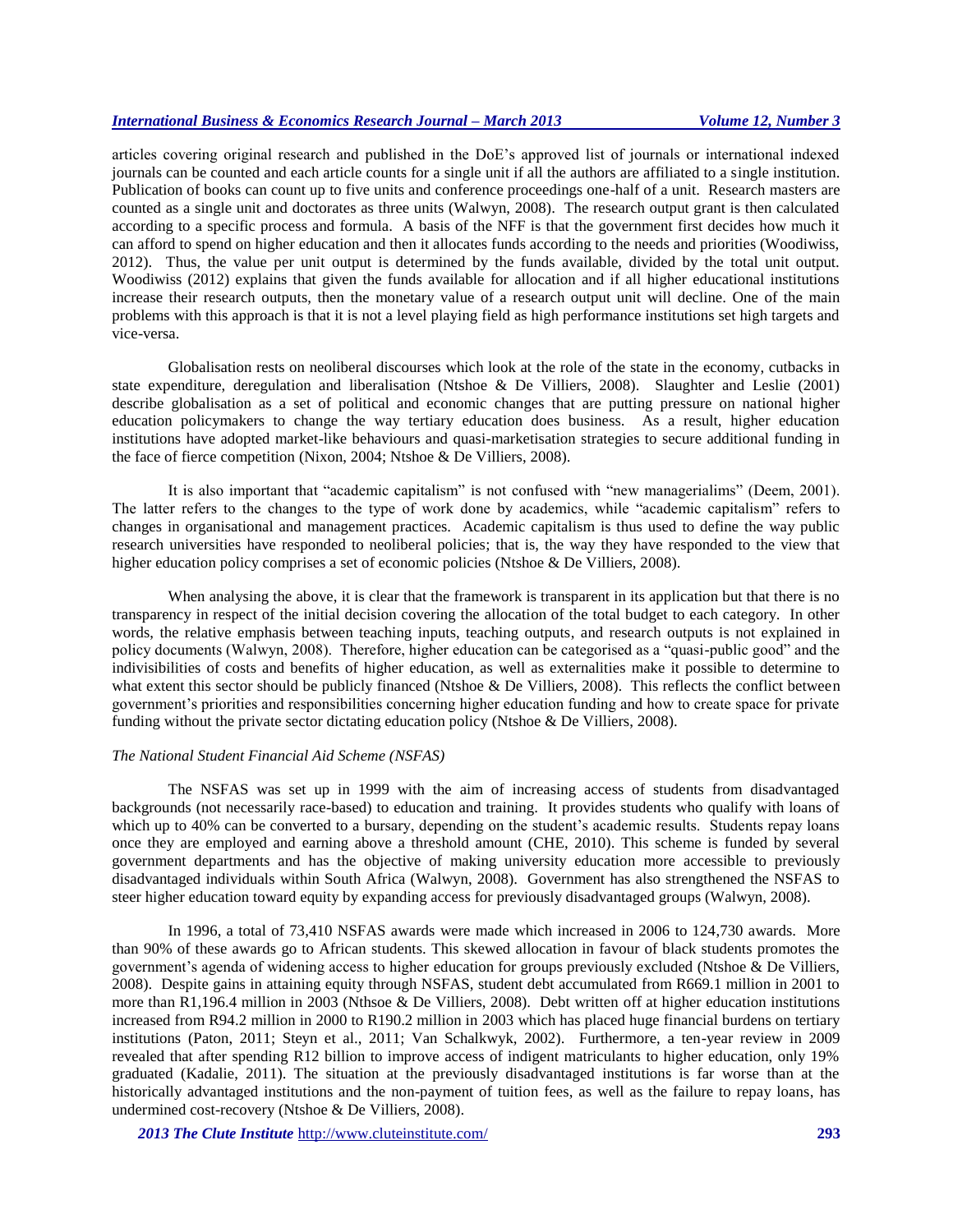Furthermore, tuition and accommodation fees for the first years range from R34,000 to R56,000 per year. Public universities are not adequately subsidised and the idealistic goals of free higher education clash violently with the economic reality on campuses (Matshali, 2010).

Another important observation is that discretionary funds per FTE (Full Time Equivalent) student have declined more rapidly than earmarked funding; i.e., subsidies not directly contributing to operational costs, such as NSFAS. For instance, where the government's total funding for higher education per FTE student increased by an annual average of R352 between 1995 and 1999, discretionary funding in the same period increased by an annual average of R173. In the 2000-2004 period, discretionary funding per FTE equivalent declined by an annual average of R655 compared to a decrease of R515 for total state expenditure on higher education per FTE student (Wangenge-Ouma & Cloete, 2008).

The net increase in student enrolments, together with an almost static allocation to the teaching input grant, has resulted in a decline of government funding per student over the period 2000-2005 (Steyn et al., 2011; Van Damme, 2000).

#### **Expanding Tertiary Education Through Distance Education**

Distance learning is conducted in a context in which educator and student are separated in time and space (UNESCO, 2002). In this sense, distance education facilitates and opens avenues for effective teaching as it has the potential to bridge the transactional distance between all stakeholders at the institution, which encourages a selfdetermined learning process (Naidoo, 2011). It is important that the focus of education in the  $21<sup>st</sup>$  century should be on managing knowledge and not merely on information diffusion (Clarke, Harrison, Reeve & Edwards, 2002). Therefore, the learning environment should reflect the complexity of the environment in which the learners should be able to function and learners should take ownership of the learning process (Naidoo, 2011). It is thus learnercentred as opposed to the teacher-centred approach and requires self-discipline and meta-cognitive processes (Freire, 1985). As such, knowledge is passed on to students through printed study material, computers, videos, audiotapes, cellphones, and so forth (Makoe, 2012). It is also important to keep in mind that distance education students need some form of interaction with their teachers and peers (Moore, 1993).

Distance learning can further be enhanced by the aid of e-learning as a preliminary step in developing critical thinking through synchronous means, such as video conferencing, satellite broadcasting, podcasts, and discussion forums (Naidoo, 2011). Naidoo (2011) argues that if active learning is seen as the primary mode of instruction and not as a supplement to the lecture, such learning will lead to permanent high-level cognitive development.

The following salient points should be taken into consideration regarding e-learning (Makoe, 2012; Unesco 2002; Wells, 2000):

- Students need to be part of a collaborative community.
- Transformation of the participants occurs as a function of participation in activities that have real meaning and purpose.
- Activities should be unique and enable the immersion of the student.
- Curriculum is a means, not an end, and should not be considered as the ultimate goal of education.
- Activities must allow diversity and originality.

These points are noted, but despite studies showing the benefits of using mobile technologies, academics are not convinced about the potential of using mobile devices to develop new ways of teaching and learning, which could be due to the lack of expertise in the instructional design of mobile learning (Makoe, 2012).

#### **Establishing More Universities In South Africa**

As further studies are encouraged by government and where more learners pass with endorsement, as well as the fact that the benefits of distant education have not yet fully materialised, the government in South Africa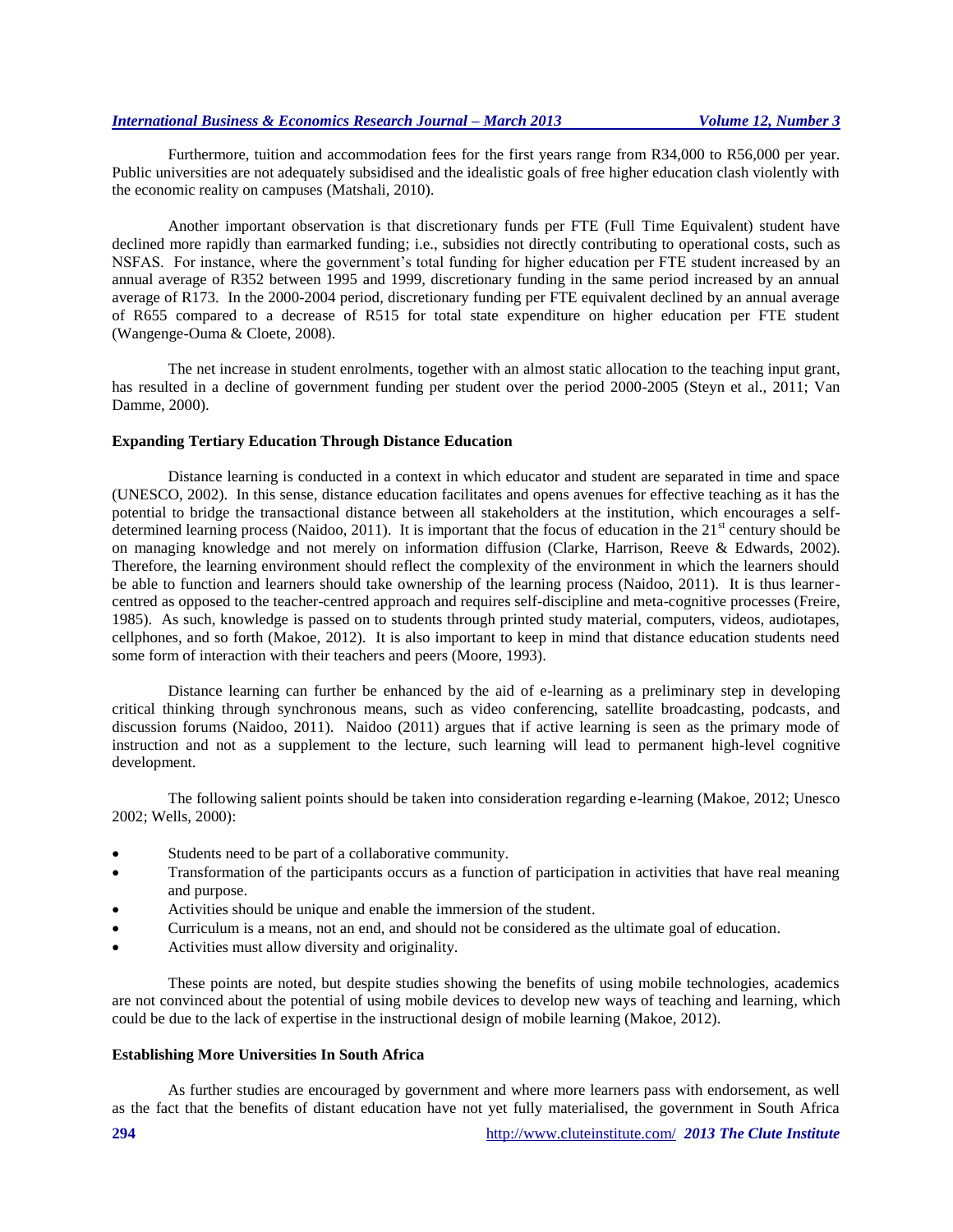approved two new universities in South Africa - one in the Northern Cape Province and the other in the Mpumalanga Province. The ANC Youth League sees the establishment of these institutions as a victory for the unemployed, marginalised, and homeless (Evans, 2012). The newly-established university in the Northern Cape was initially suggested to function as a regional learning centre of the Central University of Technology and aim to provide relevant, high-quality academic programmes in a user-friendly way that will lead to life-long learning (Staff Reporter, 2006). It was felt that more institutions would encourage people to enhance their education (Tukakhomo, 2004). Due to the declining quality of school education (Van Damme, 2000), graduates being unemployed (Badat, 2010), mismanagement of some institutions (Macupe, 2012; Van Coller, 2012), and poor research outputs (Price, 2012), the researchers cannot agree more with Van Coller (2012) that South Africa does not need more tertiary institutions.

# **RECOMMENDATIONS FOR TERTIARY EDUCATION IN SOUTH AFRICA**

In order to streamline tertiary education in South Africa, the following recommendations are proposed and will be clustered in the following main areas of concern:

## **First-Year Admission To Tertiary Education**

It is recommended that all first-year students should write psychometric tests to measure the potential of students as educational and socio-economic backgrounds can have an impact on performance (Nel & Kistner, 2009; Van der Merwe & De Beer, 2006). The purpose of an additional measuring instrument is not to replace a final matriculation examination, but rather to provide additional information that can broaden access to higher education (Nel & Kistner, 2009). It must be mentioned that there should be a clear division between students that have the ability to obtain entrance to tertiary education and those not suitable (Schreiner & Hulme, 2009). The latter must be channelled to further education institutions and not be forced into tertiary education by political intervention or the lowering of entrance qualifications (Schreiner & Hulme, 2009).

## **The Role Of Universities In Providing Quality Education**

- With regard to the purpose of tertiary education, it is recommended that the current focus where the student simply acquires knowledge to pass an exam - should be adjusted to the point where a student is assessed based on what he/she takes into the job market (Van Schalkwyk, 2002).
- Regarding the poor management of some institutions, it has been noted that there is a need for members of university councils to be trained and for councils to be cut down to more manageable sizes, with a smaller number of members (Macupe, 2012). Most importantly, there should also be selection criteria to ensure that only competent, experienced people who understand the sector are appointed as council members (Macupe, 2012).
- The improvement of pass and graduation rates is a great concern; therefore, it is recommended that the selection procedures of students to be admitted to first-year studies should be revisited in order to select students with the potential to succeed in tertiary education (Van der Merwe & De Beer, 2006).
- In South Africa, the influx of students from other parts of South Africa is a given. Students from other parts of the world should also be catered to. Therefore, it is recommended that there should be carefully constructed orientation and training programmes for first-year students that focus on cultural and identity issues (Louw & Mayer, 2008).

## **The Funding System Relating To Tertiary Institutions And Students**

 With regard to tertiary institutions, it is recommended that tertiary education should be steered in a particular direction by changing the requirements for state-funded areas, such as teaching inputs and outputs and research outputs, and by encouraging public-private partnership funding. In South Africa, higher education is currently paying more attention to student success and throughput rates because these have become critical factors in determining state subsidies. However, if throughput rates are overemphasised, academic standards can be lowered in an effort to increase throughput rates to receive higher subsidies and should therefore not be encouraged (Ntshoe & De Villiers, 2008).

*2013 The Clute Institute* <http://www.cluteinstitute.com/> **295**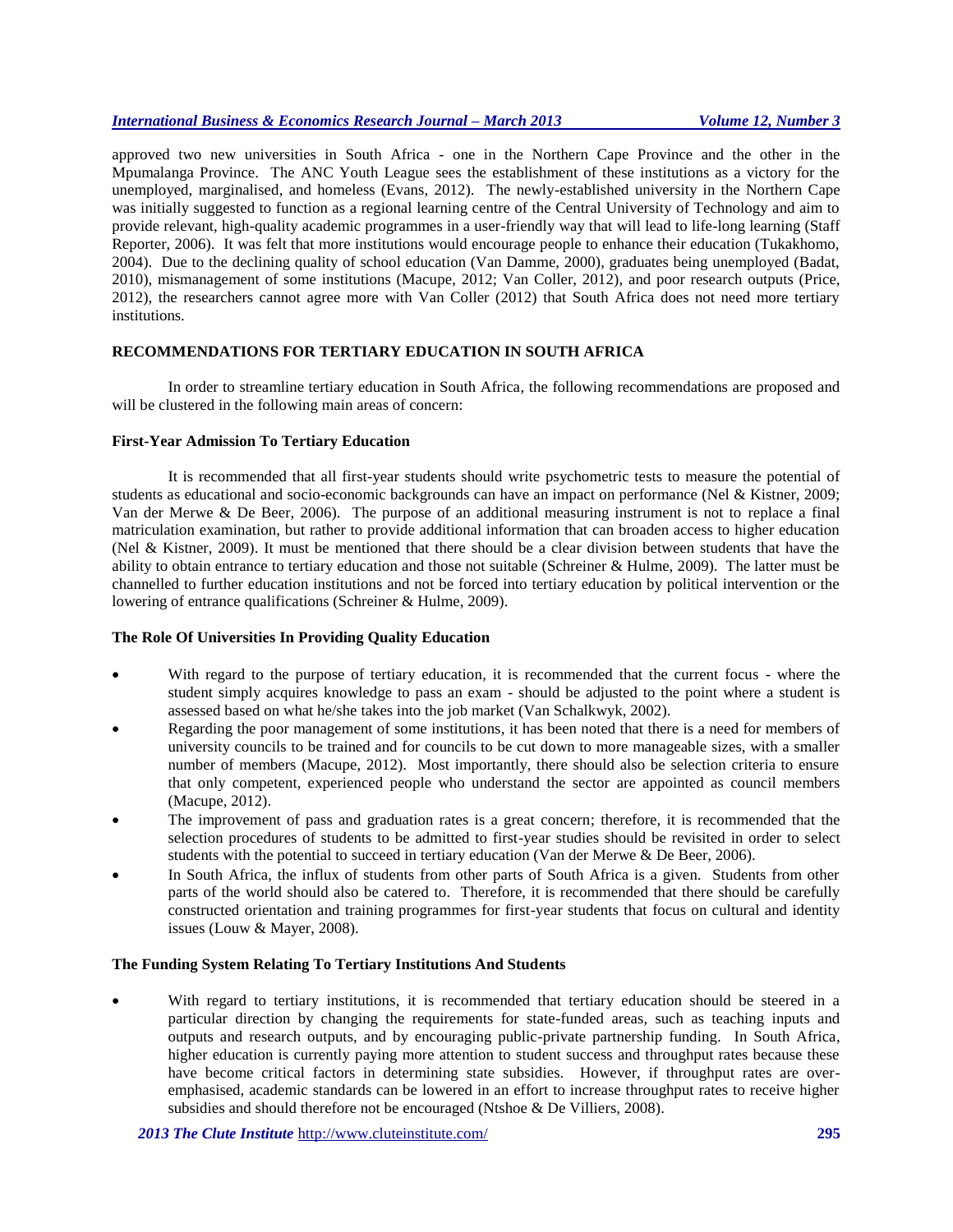- It is recommended that a system be implemented which will strengthen the institutions and ensure that they can contribute to the long-term objectives of the DHET. Thus, it is suggested that the DHET should consider a medium-term revision to the system which will allow for a broader spectrum of research outputs and that will include a quality component to this measurement. The present framework treats all institutions according to a common set of expectations and benchmarks, an approach which ignores the separate historical roles of the universities of technology versus the traditional universities. The former tends to produce a different profile of output, whereas the latter is more focussed on high quality publications and research qualifications. The main concerns are that the present allocation framework does not adequately reward research and teaching performance, neither does it use a system of indicators that reflect the outputs of contemporary institutions (Walwyn, 2008).
- The system in South Africa is perceived to be unique in that it is intended to provide direct financial rewards to individual researchers for their output, but this is often not put into practice by the higher education institutions. Quality may be sacrificed when only allocating a score to research as researchers may tend to publish as many papers as possible and to preferentially choose to publish in those journals which have the least rigorous review process (Woodiwiss, 2012). Therefore, it is recommended that publications in journals with a high impact factor should be identified and only these journals should be accredited (Lomnicki, 2003). There are also other important benefits of sending manuscripts to high impact-factor journals. First, authors are more likely to receive meaningful feedback as the top journals in each field are most likely to consult the top reviewers in the field. Second, the review process is generally more efficient from a time perspective, in that reviewers for top journals are generally given a maximum of 10-14 days to review a manuscript (Woodiwiss, 2012).
- The NSFAS bursaries play a fundamental role in student accessibility to tertiary education. Thus, it needs to be mentioned that one way of increasing funding to poor students is by changing the current NSFAS allocation formula for individual higher education institutions so that more resources are available for needy students. The NSFAS allocates funding to institutions based on an annual allocation assessment and formula. The allocation formula is informed by the number of disadvantaged students and demographic profile (Wangenge-Ouma & Cloete, 2008). In order to discourage over-enrolment, the DHET has to limit the total allowable teaching input units per institution.

## **Expanding Tertiary Education Through Distance Education**

With the changes brought on by distance education, institutions need to train and develop their staff in new ways of teaching as distance is a means of managing high student numbers (Makoe, 2012). Academics should also be trained in the use of cellphones and other distant teaching devices in order to sustain distance education as the new student generation can be referred to as digital natives with hypertext minds, whereas most academics were socialised differently (Makoe, 2012).

Higher distance education should be integrated with technology in higher distance education in order to accelerate student performance. In this regard, learning should be linked with knowledge construction to optimise performance and learning strategy should incorporate, as well as embrace, e-learning (Naidoo, 2011).

Tertiary institutions must reflect on how their programmes currently utilise technology and how computermediated communications may enhance the learning experience for students (Naidoo, 2011). The university should instil in its graduates a capacity for critical judgment and an appreciation of the good life from the vantage position that would prepare them for participation as informed citizens in a democratic society (Waghid, 2008).

### **Establishing More Universities In South Africa**

Due to the immense possibilities that distance education offers with regard to accessibility, demographic sustainability, and financial viability, this niche has not yet reached its full potential and should be fully absorbed as a sector within selected, prestige tertiary institutions in South Africa. The researchers strongly support Van Coller (2012) that South Africa does not need more universities.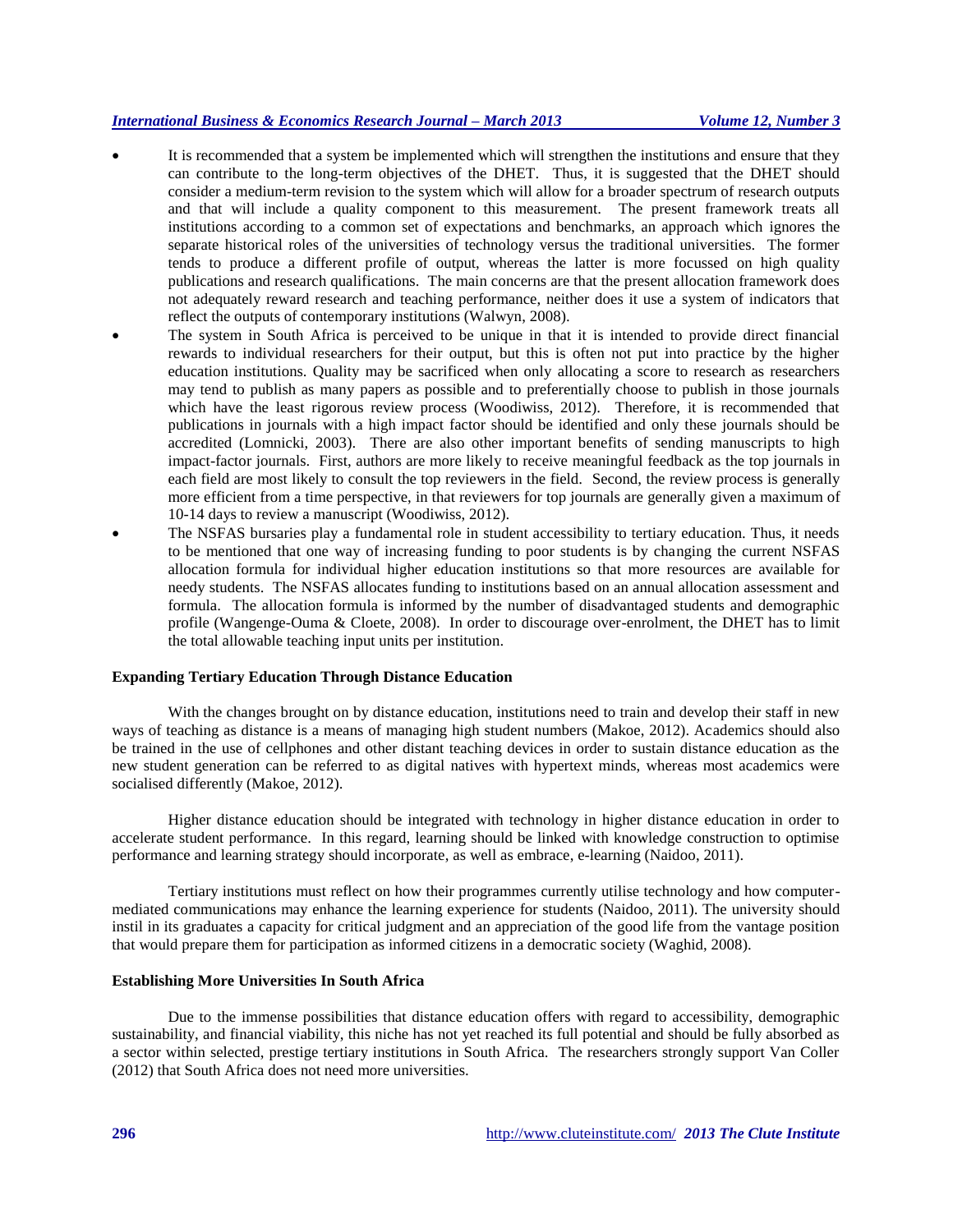# **CONCLUSION**

This article focussed on the challenges that tertiary education faced in 2012. It explored the challenges facing first-year students when admitted to tertiary education, the role of universities in providing quality education, funding obstacles, and further developments in higher education. These challenges were addressed and recommendations were made.

The researchers are strongly of the opinion that the political nuances, as evident in the tertiary system, should be carefully weighed as school and academic performances of leaders in South Africa should be noted prior following academic trends as suggested by some of these so-called leaders.

Furthermore, access to tertiary education should be manipulated based on the abilities of students and opportunities in the job market. If the trend in South Africa persists in giving access to all, it is acknowledged and commended, but distance education should then be seriously considered as a means to open the door to further studies. Keeping this is mind, it will become an undisputable fact in South Africa that a Bachelor's degree is usurping the Grade 12 qualification, which speaks volumes about standards and the tacit acceptance of standards in South Africa.

## **AUTHOR INFORMATION**

**Nelda Mouton** is an educationalist with extensive experience on education issues from pre-school up to Gr 12. Her focus area was English and as head of Curriculum Development in this area as well, she served on various committees and travelled abroad to observe curriculum developments in Europe. She was part of the process of Curriculum Development in South Africa and was appointed as the education specialist for the Head of Department of the North-West province. Apart from a PhD in English she also recently completed a PhD in Education Management. She is appointed as a Manager in Academic Services at the North-West University and deals with all aspects of student admissions at tertiary level. Furthermore, she is actively involved in research, peer reviews and editing of theses and dissertations. E-mail:  $10516387@nwu.ac.za$  (Corresponding author)

**Gabriel P Louw**, a psychologist, received a PhD and a DPhil, both in psychology, from the Potchefstroom University. His academic interests and working fields include a broad spectrum varying from psychology, education management, health care and the history of the medical professions, psycho-politics up to the founding of private tertiary institutions and the developing of academic programmes. His present focus is the restructuring of the public university and its programmes in South Africa. He is at present appointed to the faculty of Education, Mafikeng Campus, North-West University, South Africa. Prof Louw published in local and international accredited and peer reviewed journals, is sole and co-author of various academic books as well as research projects, and acted as promoter for various theses and dissertations. E-mail[: 10056394@nwu.ac.za](mailto:10056394@nwu.ac.za)

**Gert L Strydom** is an emeritus-professor (Potchefstroom Campus) and an extraordinary professor (Mafikeng Campus) of the North West University South Africa; he is also visiting professor at the University of Venda. He received his BA, Hons BA, MA and DPhil from the Potchefstroom University, all three postgraduate degrees with distinction. He is also the holder of an honorary doctorate from the North-West University for his dedicated work in the academic environment. Prof Strydom is doing research over a broad spectrum of disciplines with the main research field health science; the health discipline Biokinetics, registered as the profession biokinetics/ clinical exercise physiologist with the Health Professional Council of South Africa, originated from his research and creative leadership. He is affectionately called the "South African Father of Biokinetics". He published extensively in peer reviewed and accredited journals, locally and internationally, and acted as the sole-as well as co-author for many books. He was promoter for many doctoral theses and masters dissertations as well as other research projects. He is still very active in this domain. Prof Strydom delivered many presentations on scientific conferences, in South Africa and abroad. E-mail: [10172521@nwu.ac.za](mailto:10172521@nwu.ac.za)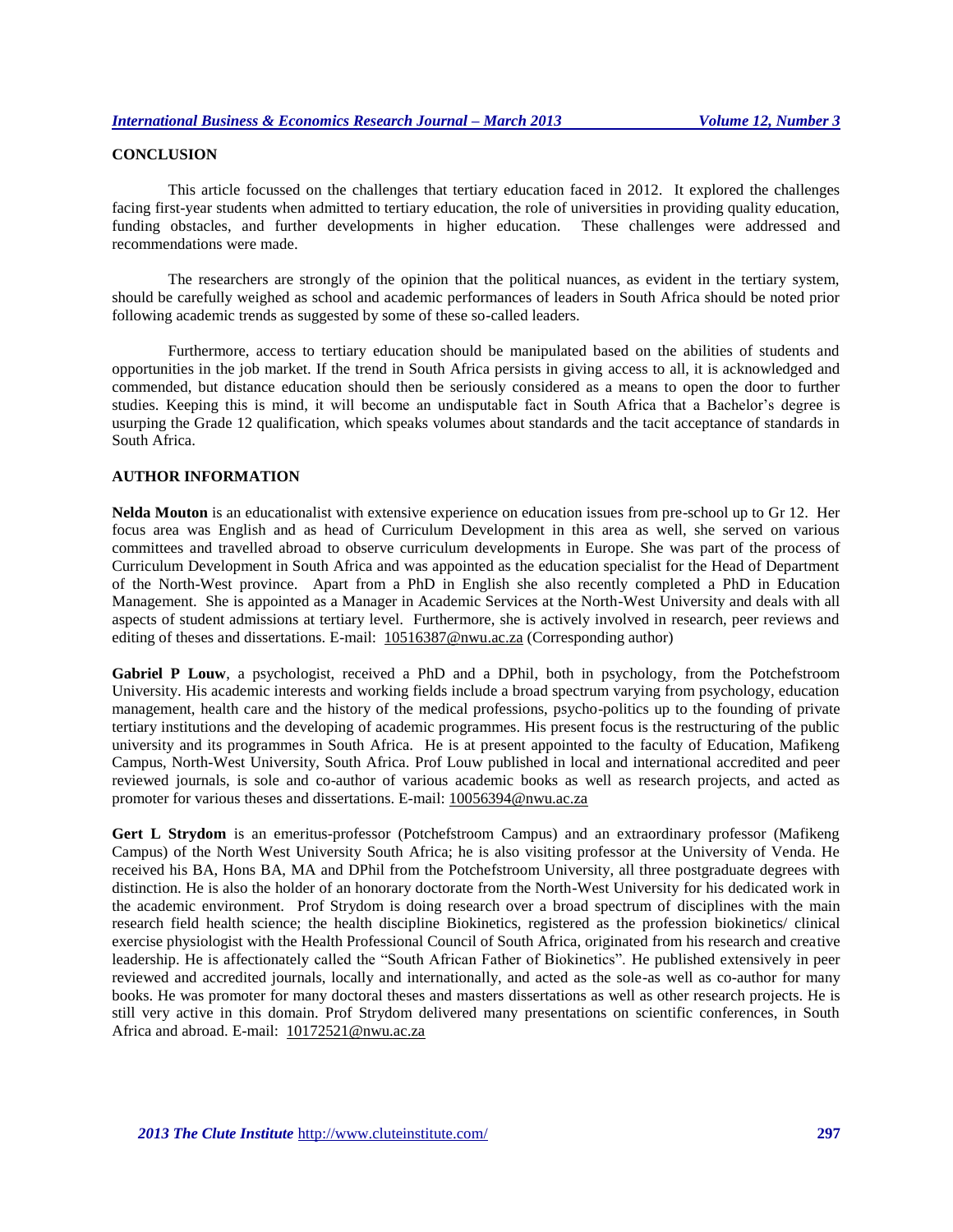# **REFERENCES**

- 1. Anderson, G. (2002). *Building a people's university in South Africa: Race, compensatory education and the limits of democratic reform*. New York: Peter Lang.
- 2. Badat, S. (2010). *The challenges of transformation in higher education and training institutions in South Africa*. DBSA. p 1-56.
- 3. Badsha, N. (2009). South African higher education: diversity overview. In Beckley, E.F., (ed). *Diversity, democracy and higher education: a view from three nations.* Washington: Association of American colleges and universities. p.11-22.)
- 4. Baijnath, N. (2010, January 24). Challenges in higher education come under the spotlight. *Sunday Independent*, p 6.
- 5. Balintulo, M. (2004). The role of the state in the transformation of South African higher education (1994- 2002): Equity and redress revisited. In Zeleza, P.T. & Olukoshi, A. (eds.). *African universities in the 21st century*. Dakar: Council for the Development of Social Science Research in Africa. p 441-458.
- 6. Beckman, J. (2008). Aspects of student equity and higher education in South Africa. *South African Journal of Higher Education*, 22(4), 773-778.
- 7. Cambridge, J & Thompson J. (2004). Internationalism and globalisation as context for international education. *Compare*, 34(2), 161-175.
- 8. CHE. (2006). The impact of changing funding sources on higher education institutions in South Africa. *Higher Education monitor*, 4. Pretoria: CHE.
- 9. CHE. (2010). Universities of Technology Deepening the Debate. February 2010.
- 10. Clarke, J.R., Harrison, R., Reeve, R. & Edwards, R. (2002). Assembling spaces: The question of 'place' in further education. *Discourse: Studies in the cultural politics of education*, 233):285-297. Available at: [http://dx.doi.org/10.1080/0159630022000029786.](http://dx.doi.org/10.1080/0159630022000029786)
- 11. Cross, M. & Carpentier, C. (2009). 'New students' in South African higher education: Institutional culture, student performance and the challenge of democratisation. *Perpspectives in Education*. 27(1), 6-18.
- 12. Davis, G. (2011, December 4). Blade cuts new cloth. *Sunday Tribune*, p 27.
- 13. Dawes, P., Yeld, N. & Smith, M.J. (1999). Access, selection and admission to higher education: Maximising the use of the school leaving examination. *South African Journal of Higher Education*, 13(3), 97-104.
- 14. Deem, R. (2001). New "managerialism" and higher education: The management of performance and cultures in universities in the United Kingdom. *International Studies in Sociology of Education*, 8(10), 47- 70.
- 15. Directorate for Science and Technology Policy. (1996). *South African science and technology indicators 1996*. Pretoria: Foundation for Research Development.
- 16. Department of Education (DoE). (1997). Education White Paper 3: A programme for the transformation of higher education. Pretoria: Government Printers.
- 17. Department of Education (DoE). (2006). Education statistics in South Africa at a glance in 2005. Pretoria: Department of Education.
- 18. Department of Education (DHET). (1997). Education Grade Paper 3: A programme for transformation of Higher Education. Pretoria: Government Printers.
- 19. Department of Education (DHET). (2001). *National Plan for Higher Education*. Pretoria: Government Printers.
- 20. Elliott, J. (2005). Merging right: questions of access and merit in South African higher education reform, 1994-2002. *Perspectives in Education*, 23(1), 69-76.
- 21. Eloff, T. (2009). Vice Chancellor's Newsletter. March.
- 22. Evans, S. (2012). University must become a centre of excellence, says Youth League. *Diamond Fields Advertiser*, p 4.
- 23. Ferreira, J.G. (1995). Transition from school to university. *South African Journal of Higher Education*, 9(1), 154-158.
- 24. Fransman, H.J. (2003). Students' conceptions of learning: Using the ASSIST instrument. *South African Journal of Higher Education*, 17(3), 178-183.
- 25. Freire, P. (1985). *The politics of education*. London: MacMillan.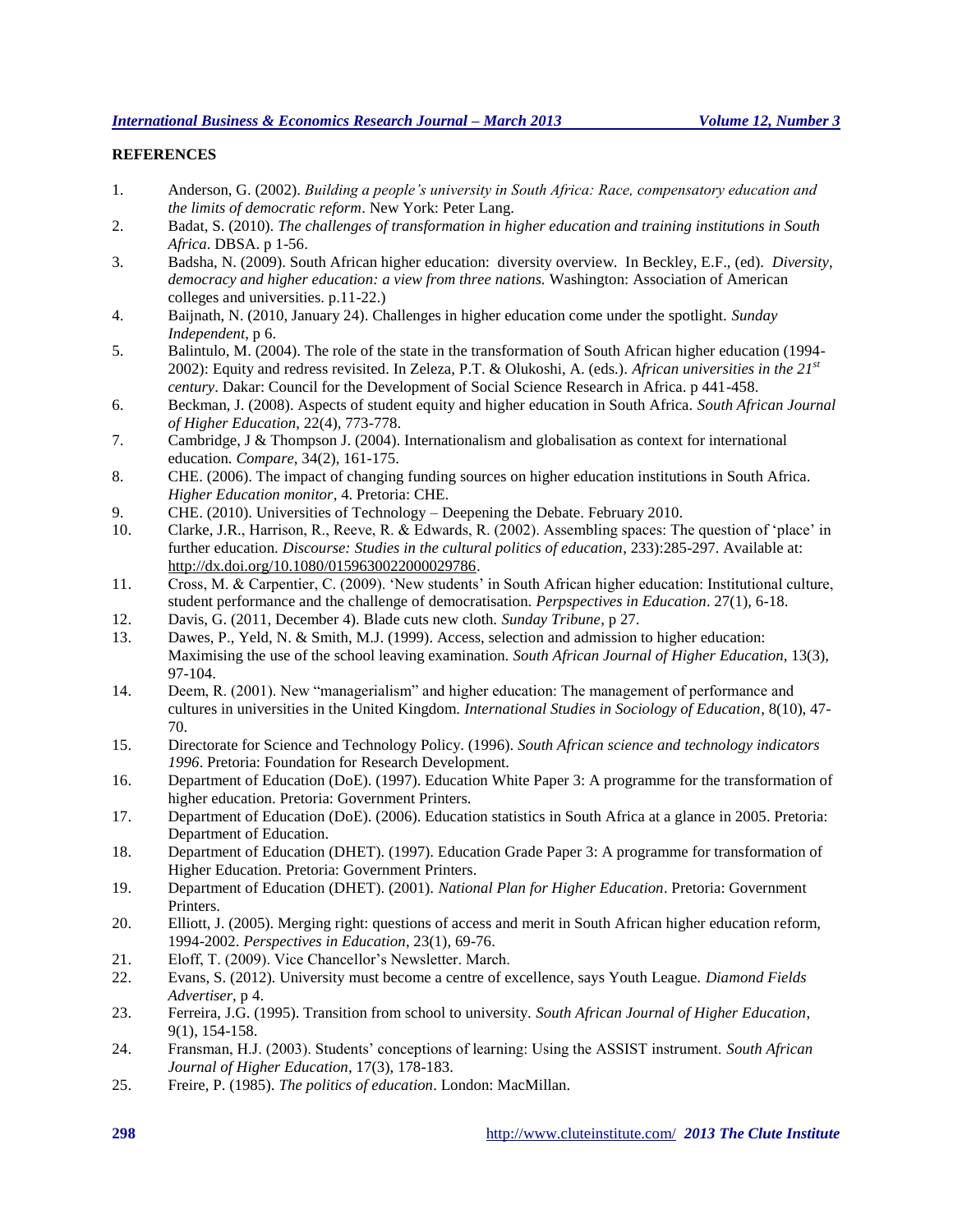- 26. Govender, P. & Mkhize, T. (2004, October 10). Improved pass rate backfires on maths and science pupils. *Sunday Times*, p 1.
- 27. Gwebinkundla, Q. (2010, November 7). We have a battle in the pipeline. *Sunday Times*, p 7.
- 28. Higher Education Act, no 101. (1997). *Government Gazette* (18515).
- 29. Jansen, J.D. (2004). How mergers shape the institutional curriculum. *South African Journal of Higher Education*, 18(1), 5-18.
- 30. Jansen, J.D., Sehlapelo, H. & Tabane, R. (2007). I must study double now: How students encounter and negotiate academic lives at the University of Pretoria. Pretoria: Council on higher Education.
- 31. Kadalie, R. (2011, October 21). Reaping the rewards. *Citizen*, p 10.
- 32. Knight, J. (1994). Internationalisation: Elements and checkpoints. Ottawa: Canadian Bureau for Internal Education.
- 33. Le Grange, L. (2011). (Re)thinking (trans)formation in South African (higher) education. *Perspectives in Education*, 29(2), 1-9.
- 34. Lomnicki, A. (2003). Impact factors reward and promote excellence. *Nature*, 424, 487.
- 35. Louw, A.D. (1996). The use of confidential report for the selection of prospective students for the Cape Technikon. *South African Journal of Education*, 16(4), 194-200.
- 36. Louw, L. & Mayer, C.H. (2008). Internationalisation at a selected university in South Africa. *South African Journal of Higher Education*, 22(3), 615-628.
- 37. Lourens, A. & Smit, P.J. (2003). Retention: predicting first-year success. *South African Journal of Higher Education*, 17(2), 169-176.
- 38. Macgregor, D. (2012, April 3). New plans for higher learning. *Daily dispatch*, p 6.
- 39. Macupe, B. (2012). Poor leadership cripples tertiary institutions. *Sunday Independent*, p 7.
- 40. Makoe, M. (2012). Teaching digital natives: Identifying competencies for mobile learning facilitators in distance education. *South African Journal for Higher Education*, 26(1), 91-104.
- 41. Maree, K. (2008). The story of changing realities in the  $21<sup>st</sup>$  century: Familiar themes, same relevance. *Perspectives in Education*, 26(4), 1-5.
- 42. Massy, W.F. (2004). Markets in higher education: Do they promote internal efficiency? In Teixeira, P., Jongbloed, B., Dill, D. & Amaral, A. (eds). *Markets in higher education: Rhetoric or reality?* London: Kluwer.
- 43. Matshali, M. (2010, October 21). Adding to the lost generation. *Daily News*, p 19.
- 44. Mfusi, X.M. (2004). The effects of higher education mergers on the resultant curricula of the combined institutions. *South African Journal of Education*, 18(1), 98-110.
- 45. MoE. (2004). A new funding framework: how government funds are allocated to public higher education institutions. Pretoria: Government Printers.
- 46. Moore, M.G. (1993). Theory of transactional distance. In *Theoretical pinciples of distance education*, ed. D. Keegan, p. 22-38. Routledge: London.
- 47. Mouton, J. (2011). Doctoral production in South Africa: Statistics, challenges and responses. *Perspectives in Education*, 29(3), 13-29.
- 48. Mouton, N., Louw, G.P. & Strydom, G.L. (2012). Restructuring and mergers of the South African postapartheid tertiary system (1994-2011): A critical analysis. Article submitted to the *International Business and Economic Research Journal*.
- 49. Naidoo, S. (2004, January 7). Maths and Science results adjusted upwards. *Business Day*, p 3.
- 50. Naidoo, L. (2011). Epistemology as totality in higher distance education: The integration of e-learning in pedagogy. *Progressio*, 22(2), 106-120.
- 51. Nel, C. & Kistner, L. (2009). The National Senior Certificate: Implications for access to higher education. *South African Journal of Higher Education*, 23(5), 953-973.
- 52. Nixon, J. (2004). Capitalism: Politics, policies and intrepreneurial leadership. Available at: [http://www.league.org/publication/abstracts/leadership/labs0412.](http://www.league.org/publication/abstracts/leadership/labs0412)
- 53. *National Plan for Higher Education* (NPHE). (2001). Ministry of Education. Pretoria: Government Printers.
- 54. Ntshoe, I. & De Villiers, P. (2008). Steering the South African higher education sector towards transformation. *Perspectives in Education*, 26(4), 17-27.